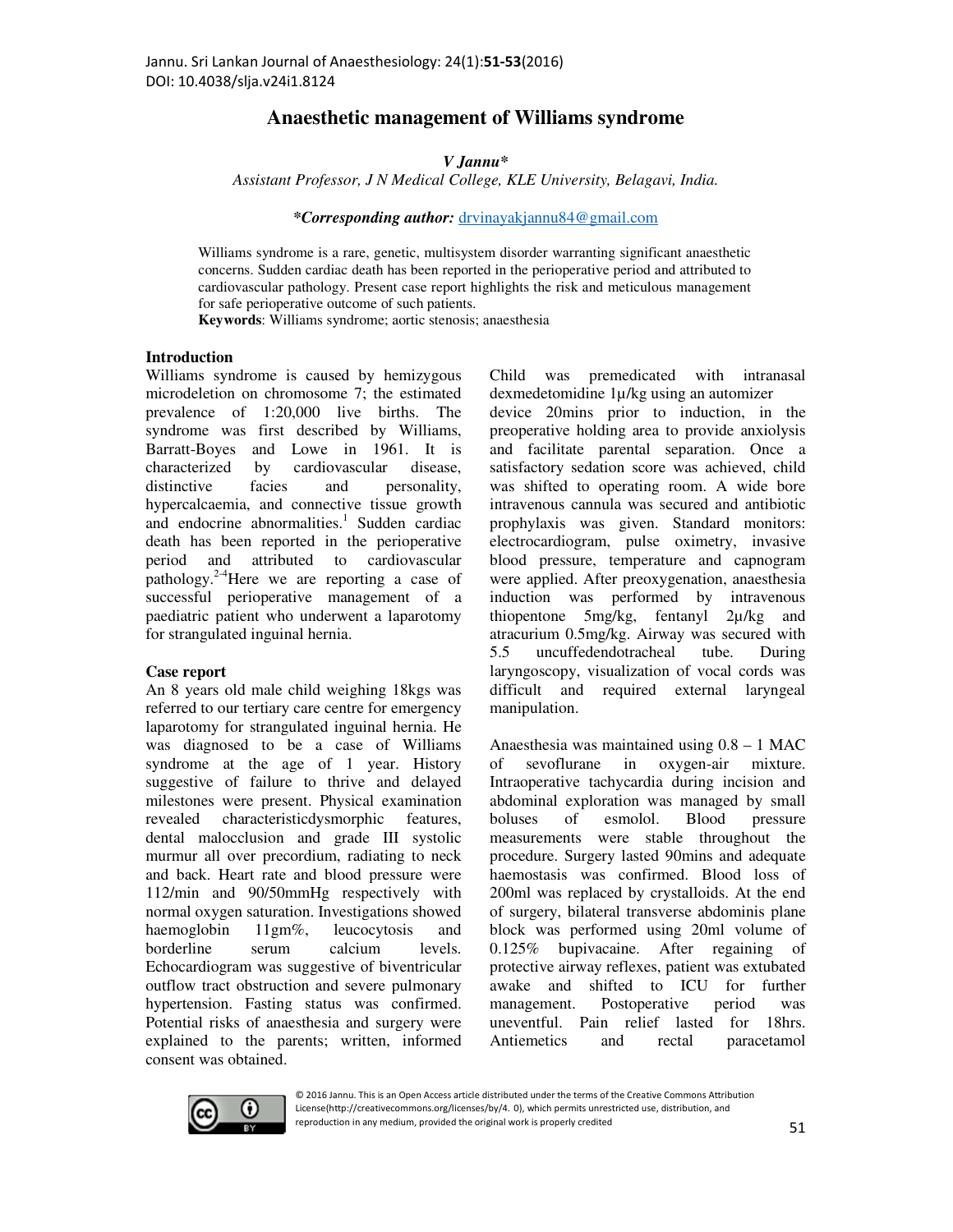suppositories were prescribed for the rest of inpatient course.

## **Discussion**

Williams syndrome is a rare, complex, multisystem disorder of genetic pathology; poses significant perioperative risk to anaesthesiologists. Sudden death has been reported as a very common complication of anaesthesia, surgery and other procedures in these patients. $4.6$  Structural cardiovascular abnormalities occur in 80% of all patients and are present in up to 93% of these patients presenting in the first year of life. Reported cardiac lesions include supravalvar aortic stenosis(75%), pulmonary artery stenosis(37%), coronary artery abnormalities(9%) and other systemic arteriopathies. The risk of sudden cardiac death is 25 to 100 times than that in the general population. The reason for this is not completely understood. The risk of sudden cardiovascular collapse appears to be greater in the presence of bilateral outflow tract obstruction, especially with coronary artery stenosis. Prolongation of corrected QT interval on ECG contribute to the increased risk of sudden death.<sup>5</sup>

To date, no studies have evaluated anaesthetic regimens in patients with Williams syndrome, and no evidence based recommendations are available. As these patients exhibit distinctive behavioural and emotional traits, preoperative anxiolysis and sedation is mandatory to prevent physiological and psychological stress<br>associated with the disease. Intranasal associated with the dexmedetomidine was used as it produces effective sedation for parental separation.<sup>7</sup>

Thiopentone provided smooth and safe anaesthesia induction in our patient. Use of inhalational agents as sole agents is debatable as the resulting vasodilation produce decreased venous return, cardiac output and compromised myocardial perfusion in the settings of aortic stenosis and coronary arteriopathy.

Dysmorphic features in these patients include short upturned nose, flat nasal bridge, long philtrum, wide mouth, flat malar areas, full lips, dental malocclusion and widely spaced teeth, micrognathia, and periorbital fullness.<sup>5</sup> These patients may present difficult mask ventilation and tracheal intubation during induction. We performed ventilation and intubation without many problems. External laryngeal manipulation was needed for visualization of cords. Medley et al reported concerns regarding their patient that trachea was intubated with a smaller endotracheal tube than expected for age and developed postoperative stridor because of laryngeal oedema. $3$  Invariably these patients have some degree of musculoskeletal involvement, including joint laxity and muscle weakness. Titration of dosage of nondepolarizing neuromuscular blocking agents to train-of–four responses is preferred. Risk of masseter spasm and malignant hyperthermia must be considered if succinyl choline and other triggering agents are used during induction.<sup>8</sup>

Precise defect of hormonal control remains uncertain; disturbances of calcium homeostasis $<sup>1</sup>$ </sup> and hypothyrodism are common features.<sup>9</sup> Urologic abnormalities, both structural and functional, are seen with increased frequency in Williamssyndrome. Nephrocalcinosis occurs secondary to hypercalcaemia and renal function may decline with age. $^{10}$  Hence, we suggest thorough work up on thyroid function and calcium balance is essential to avoid medical complications during perioperative period.

A detailed preoperative assessment including cardiac evaluation, airway anatomy, metabolic function and cognitive status plays a crucial role for planning and executing safe anaesthetic interventions regardless of surgical procedure. Intensive monitoring during intra and postoperative periods forms basis for successful anaesthetic outcome of these patients.

### **References**

1. Lashkari A, Smith AK, Graham JM. Williams-Beuren syndrome: an update and review for the primary physician. ClinPediatr 1999;**38**(4):189- 208.

http://dx.doi.org/10.1177/000992289903800401

- 2. Bird LM, Billman GF, Lacro RV, Spicer RL, Jariwala LK et al. Sudden death in Williams syndrome: report of ten cases. J Pediatr 1996;**129**(6):926-31. http://dx.doi.org/10.1016/S0022-3476(96)70042- 2
- 3. Medley J, Russo P, Tobias JD. Perioperative care of the patient with Williams syndrome. PediatrAnesth2005;**15**(3):243-7. http://dx.doi.org/10.1111/j.1460- 9592.2004.01567.x PMid:15725324